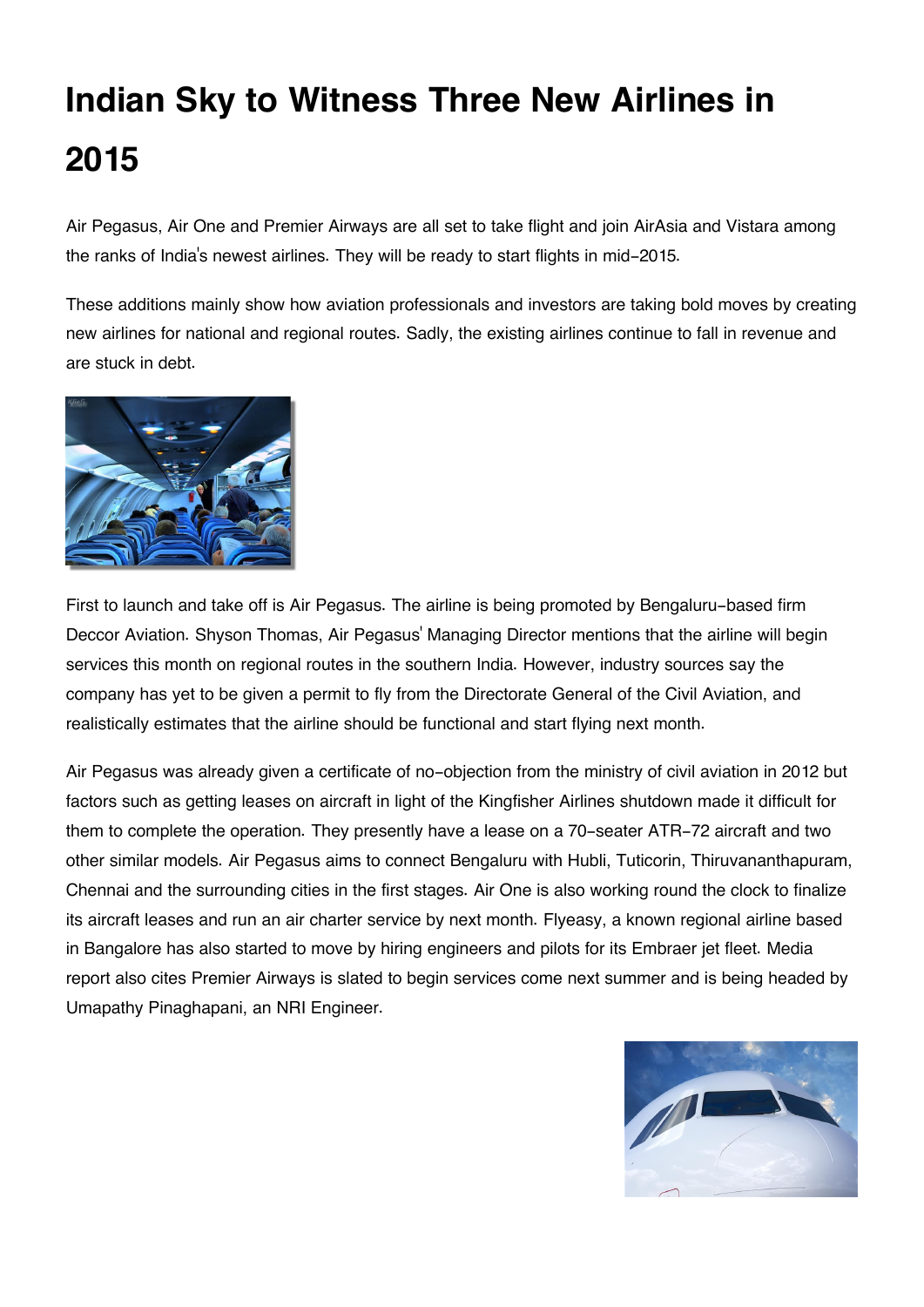Premier Airways and Air One are counted among six companies to have received no-objection certificates earlier this year by the civil aviation ministry. ABC Aviation and Training, promoting Flyeasy, was able to receive its clearance earlier prior to 2014.

Since 2009, a total of 16 companies have already been issued no-objection certificates to start scheduled airlines and only two have actually started, Air Costa and AirAsia, while Vistara is awaiting DGCA clearance before launching services by next month.

Air One promoter Alok Sharm said that they don't have to start from scratch and securing the permit won't be an issue for they have the experience necessary in running non-scheduled operations. He also mentioned that the airline will launch in eight months.

Sharma was the head of Air Shara before being sold to Jet Airways and then he brought several former colleagues into the charter company and insisted that it is an independent firm, that they did not back up Air One. He added that Air One will operate as a dual-class airline with its base as Delhi, and with Airbus A320s or narrow body Boeing 737s and that aircraft leases will be finalized in the next month, hoping to induct 20 planes in a span of three years.

Industry sources point out that lessors didn't have surplus aircraft and viewed India as a risky market, which follows the downfall of Kingfisher Airlines. A source said that with crude oil decline, he sees more demand to lease planes in Europe rather than in India.



Sharma said leasing planes won't be a problem and that they're sorting it out. He answered the question about competition and Indigo's speedy expansion by saying that their eyes are wide open, and that Indigo took five years before reaching number 1.

Thomas said his company is well funded, having assets of an investment of about Rs 100 crore and hence ties up with banks for a working capital, and that Air Pegasus will induct two ATRs and he plans to initiate a third one within a month.

Ashok Gajpathy Raju, civil aviation minister, aims to promote regional flights to tier II and III cities and this is their goal. They have a flight in the morning between Bangalore-Thiruvanthapuran, which is also the only airline that currently flies Bangalore-Hubli. He said they are planning to make use of aircraft for 9-10 hours a day and have a turnaround of 20 minutes. He said that their flights may not have parallel rewards with other airlines but they operate a smaller plane that has 70 seats, meaning even if they only have 40 seats full they are close to occupancy of 60 percent, hence operating costs will be low as well.